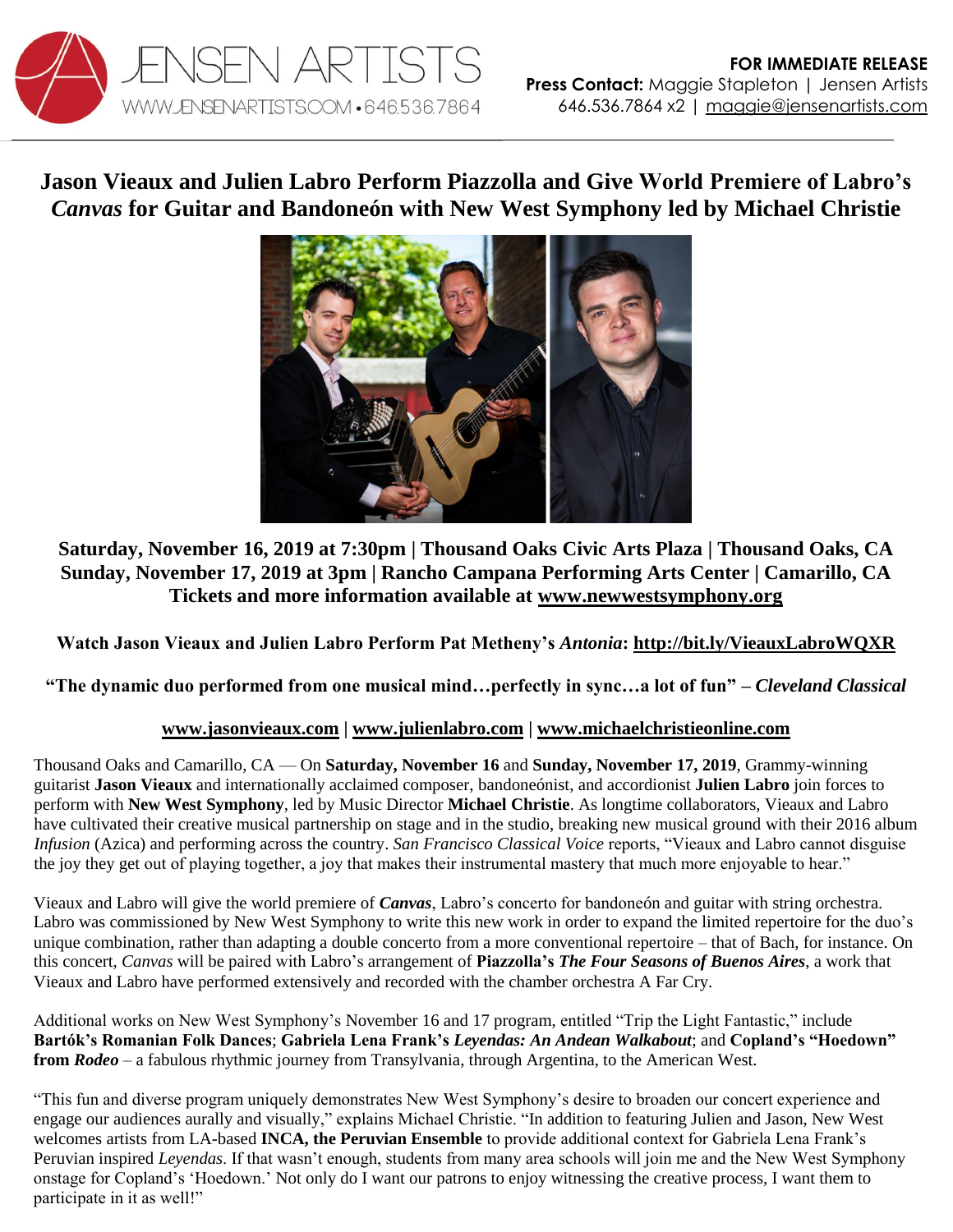Julien Labro says of his new work, *Canvas*, "As a musician and composer, I am inspired by the infinite possibility of sound and music, especially in an orchestral setting where each instrument is constantly contributing to the infinite number of possibilities. In addition to the instruments, the musicians create a second layer by bringing his/her interpretations and emotions to the written notes. What results is a beautiful intersection of sounds, textures, and emotions that transcend the written music. *Canvas* pays homage to this idea of sounds weaving together. Like the threads that come together to form a piece of canvas textile, the instruments and musicians interweave into a larger fabric of music that only exists when every instrument comes together."

Vieaux will present a solo work, *Devil's Strum*, written for him by **Dan Visconti** in 2010. *Devil's Strum* is the selected work for this concert cycle's **Entr'acte** – New West Symphony's "a la carte" intermission initiative featuring a performance of a contemporary work to further enhance the orchestra's patron experience.

*Devil's Strum* is inspired by a commonly told myth surrounding American blues guitar playing, in which a man meets the Devil and strikes a bargain: in exchange for inhuman ability and charisma as a guitarist, the man sign over his eternal soul. Visconti explains, "In several versions of the myth, the central moment is when the Devil tunes up the doomed man's guitar—the moment when the strings become awakened with unseen power and the man's fate is sealed. This piece begins at just this moment—the moment of the Devil's long fingers strumming the jangly strings— and proceeds as the instrument is literally tuned up, until ever faster and more virtuosic riffs drive the piece to its conclusion."

Performances take place Saturday, November 16, 2019 at 7:30pm at Thousand Oaks Civic Arts Plaza (2100 Thousand Oaks Blvd | Thousand Oaks, CA) and Sunday, November 17, 2019 at 3pm at Rancho Campana Performing Arts Center (4235 Mar Vista Drive | Camarillo, CA). More information at [www.newwestsymphony.org.](https://newwestsymphony.org/trip-the-light-fantastic/)

Grammy winner **Jason Vieaux**, "among the elite of today's classical guitarists" (*Gramophone*), is the guitarist that goes beyond the classical. His most recent solo album, *Play*, won the 2015 Grammy Award for Best Classical Instrumental Solo.

Jason Vieaux has performed as soloist with over 100 orchestras in the U.S. and abroad. Additional recent and future highlights include performances at Caramoor Festival as Artist-in-Residence, Chamber Music Society of Lincoln Center, Philadelphia Chamber Music Society, the National Gallery of Art, San Francisco's Herbst Theatre, Buenos Aires' Teatro Colon, Amsterdam's Concertgebouw, New York's 92Y, Ravinia Festival, Domaine Forget International Festival, Carmel Bach Festival, and many other distinguished series. A first-rate chamber musician and programmer, he frequently collaborates with artists such as the Escher Quartet, harpist Yolanda Kondonassis, accordion/bandoneon virtuoso Julien Labro, and violinist Anne Akiko Meyers. His passion for new music has fostered premieres by Jonathan Leshnoff, Avner Dorman, Jeff Beal, Dan Visconti, David Ludwig, Vivian Fung, José Luis Merlin, Mark Mancina, and more.

Vieaux's latest CD release, *Dance* (Azica) with the Escher Quartet, includes works by Boccherini, Castelnuovo-Tedesco, and Aaron Jay Kernis. Later this season, he will release a new solo Bach album on Azica. Additional recordings include Jonathan Leshnoff's Guitar Concerto with the Nashville Symphony Orchestra (Naxos); Jeff Beal's "Six Sixteen" Guitar Concerto with the Norrköping Symphony Orchestra (BIS); *Infusion* (Azica) with accordionist/bandoneonist Julien Labro; Ginastera's Guitar Sonata, which is featured on *Ginastera: One Hundred* (Oberlin Music) produced by harpist Yolanda Kondonassis; and *Together*  (Azica), a duo album with Kondonassis.

In 2012, the Jason Vieaux School of Classical Guitar was launched with ArtistWorks Inc., an interface that provides one-on-one online study with Vieaux for guitar students around the world. In 2011, he co-founded the guitar department at the Curtis Institute of Music, and in 2015 was invited to inaugurate the guitar program at the Eastern Music Festival. Vieaux has taught at the Cleveland Institute of Music since 1997, heading the guitar department since 2001. He has received a Naumburg Foundation top prize, a Cleveland Institute of Music Distinguished Alumni Award, GFA International Guitar Competition First Prize, and a Salon di Virtuosi Career Grant. His primary teachers were Jeremy Sparks and John Holmquist. Vieaux was the first classical musician to be featured on NPR's "Tiny Desk" series. Jason Vieaux plays a 2013 Gernot Wagner guitar with Augustine strings. For more information, visit [www.jasonvieaux.com.](http://www.jasonvieaux.com/)

Heralded as "the next accordion star" by Howard Reich of the *Chicago Tribune*, **Julien Labro** has established himself as one of the foremost accordion and bandoneón players in both the classical and jazz genres. Deemed to be "a triple threat: brilliant technician, poetic melodist and cunning arranger," his artistry, virtuosity, and creativity as a musician, composer and arranger have earned him international acclaim and continue to astonish audiences worldwide.

French-born Labro was influenced early on by traditional folk music and the melodic, lyrical quality of the French chanson. Upon discovering the music of jazz legends, he quickly became inspired by the originality, freedom, creativity, and the endless possibilities in their musical language. After graduating from the Marseille Conservatory of Music, Labro began winning international awards including the Coupe Mondiale, the Castelfidardo Competitions, and many others. In 1998, Labro moved to